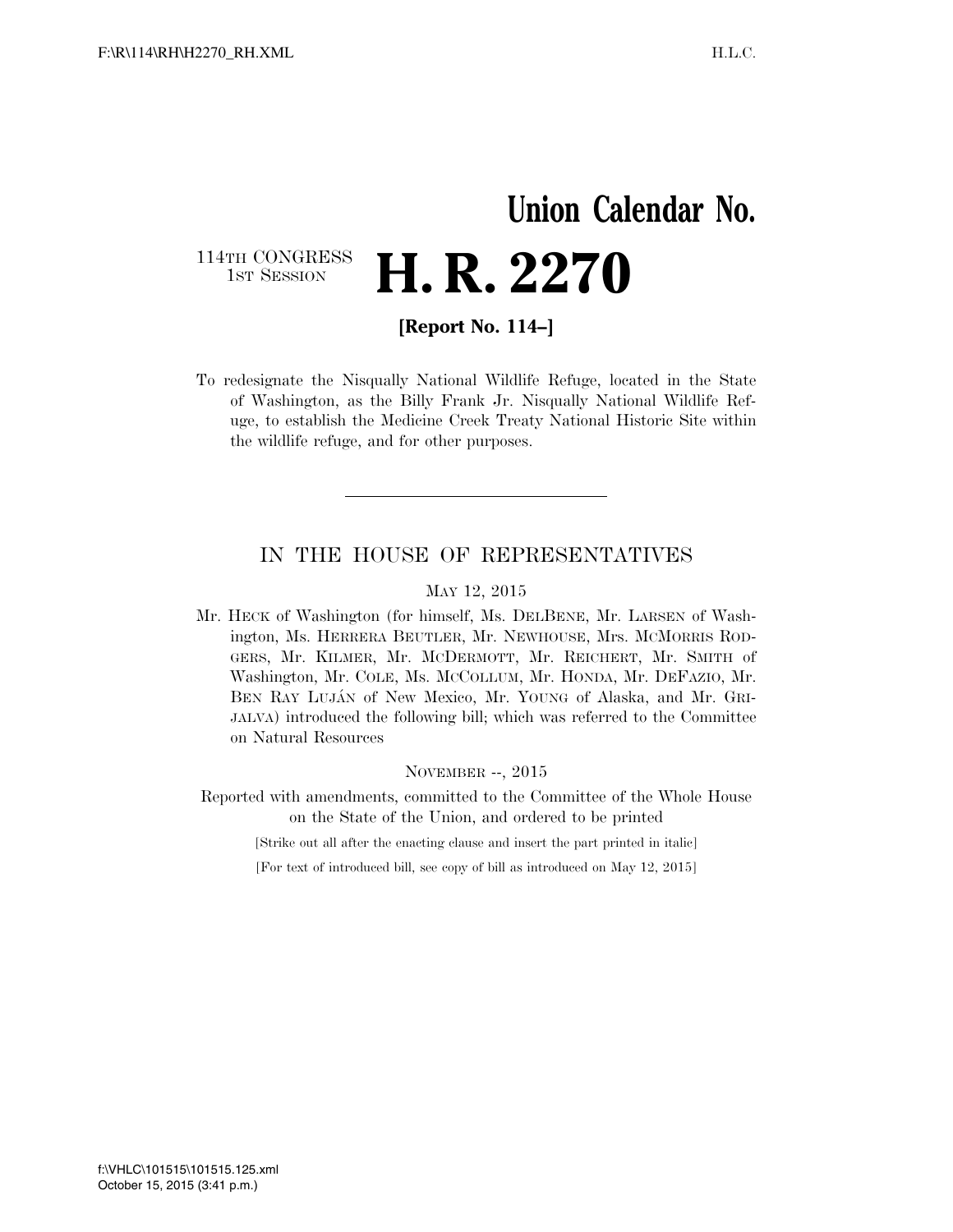# **A BILL**

To redesignate the Nisqually National Wildlife Refuge, located in the State of Washington, as the Billy Frank Jr. Nisqually National Wildlife Refuge, to establish the Medicine Creek Treaty National Historic Site within the wildlife refuge, and for other purposes.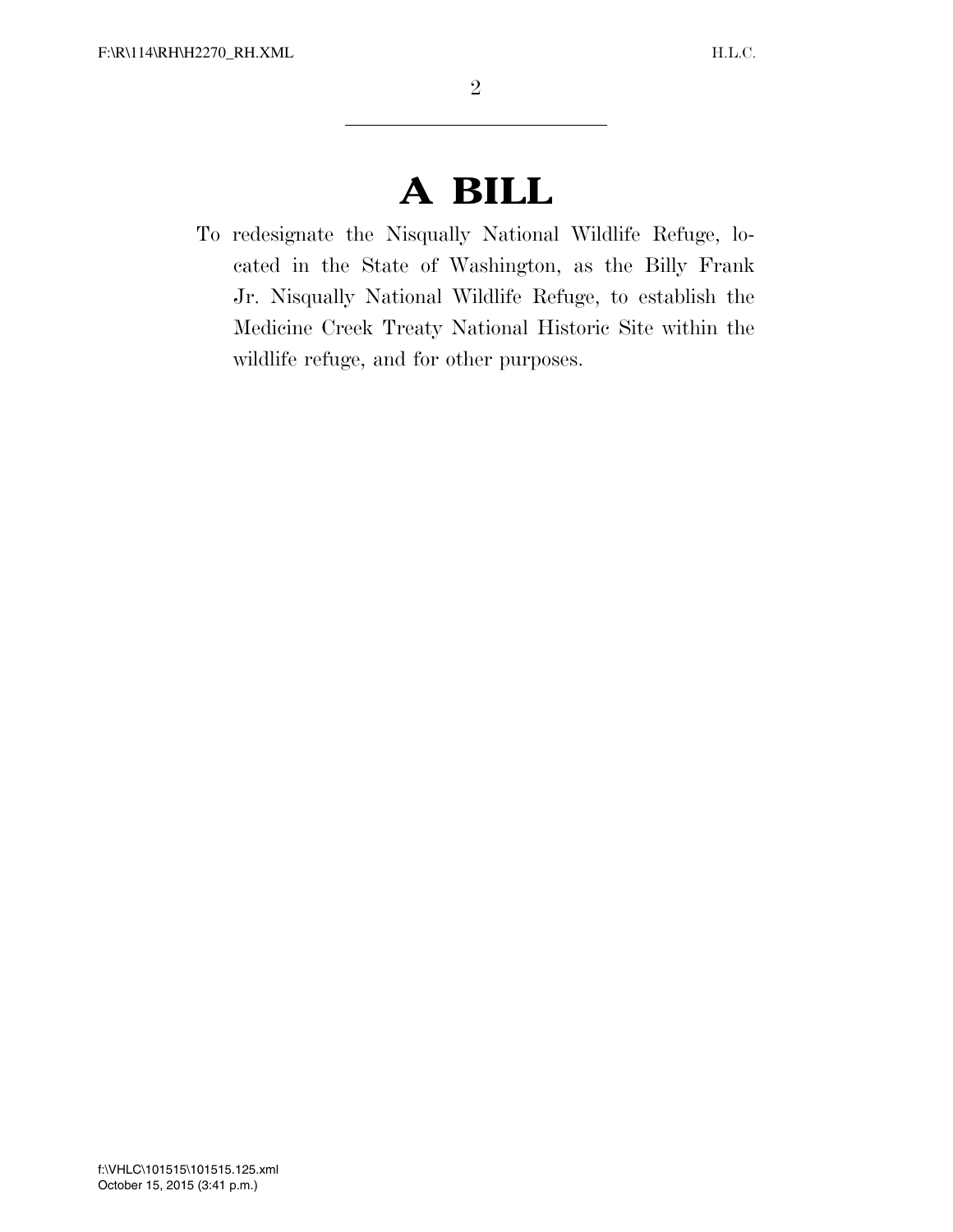*Be it enacted by the Senate and House of Representa- tives of the United States of America in Congress assembled, SECTION 1. SHORT TITLE. This Act may be cited as the ''Billy Frank Jr. Tell Your Story Act''. SEC. 2. REDESIGNATION OF THE NISQUALLY NATIONAL WILDLIFE REFUGE. (a) REDESIGNATION.—The Nisqually National Wild- life Refuge, located in the State of Washington, is redesig-nated as the ''Billy Frank Jr. Nisqually National Wildlife* 

*Refuge''.* 

 *(b) REFERENCES.—Any reference in any statute, rule, regulation, Executive Order, publication, map, paper, or other document of the United States to the Nisqually Na- tional Wildlife Refuge is deemed to refer to the Billy Frank Jr. Nisqually National Wildlife Refuge.* 

### *SEC. 3. MEDICINE CREEK TREATY NATIONAL MEMORIAL, WASHINGTON.*

 *(a) ESTABLISHMENT.—There is established the Medi- cine Creek Treaty National Memorial within the Billy Frank Jr. Nisqually National Wildlife Refuge to commemo- rate the location of the signing of the Medicine Creek Treaty of 1854 between the United States Government and leaders of the Muckleshoot, Nisqually, Puyallup, and Squaxin Is-land Indian Tribes.*